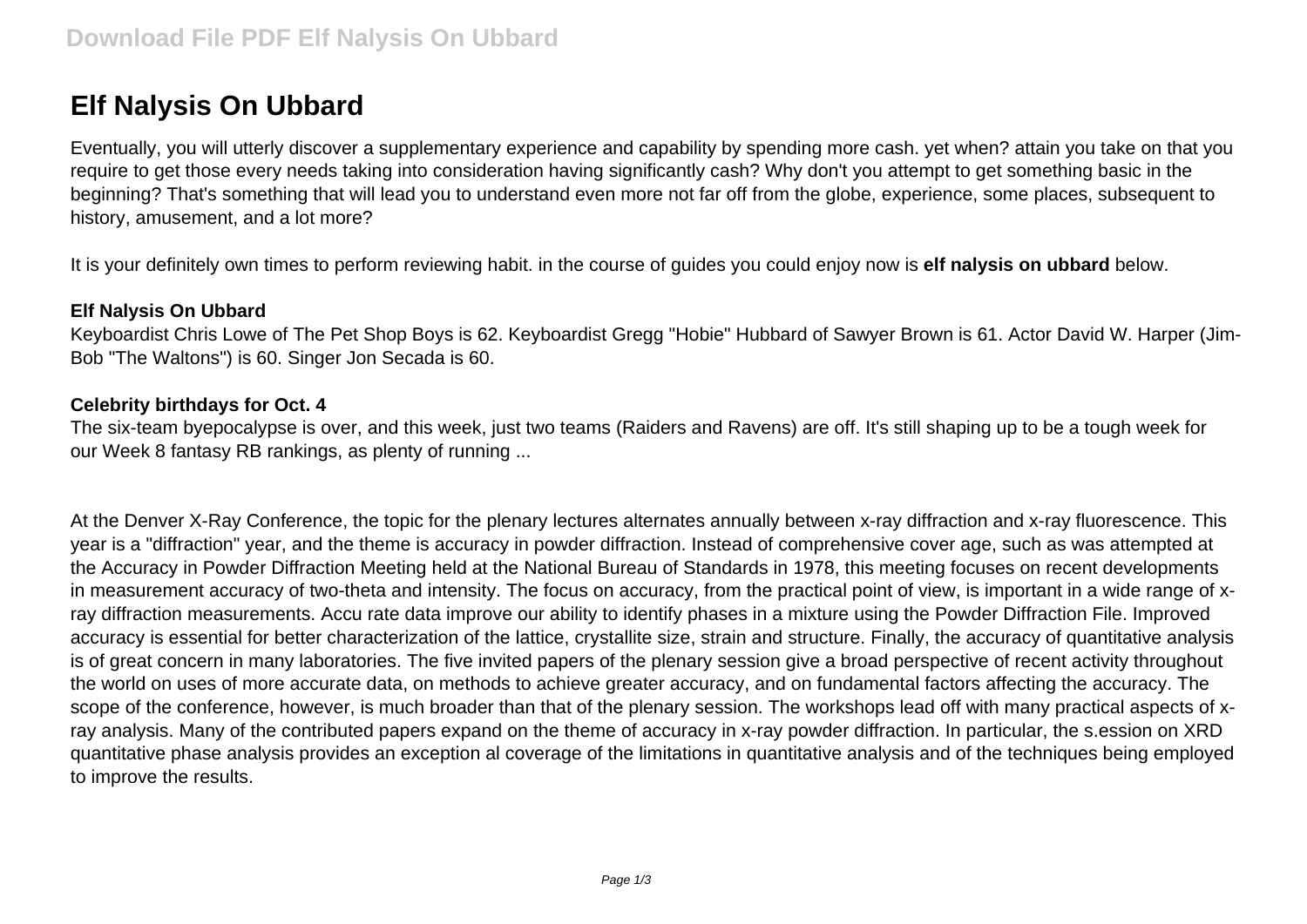Expert petroleum geologists David Roberts and Albert Bally bring you Regional Geology and Tectonics: Principles of Geologic Analysis, volume one in a three-volume series covering Phanerozoic regional geology and tectonics. It has been written to provide you with a detailed overview of geologic rift systems, passive margins, and cratonic basins, it features the basic principles necessary to grasping the conceptual approaches to hydrocarbon exploration in a broad range of geological settings globally. Named a 2013 Outstanding Academic Title by the American Library Association's Choice publication A "how-to" regional geology primer that provides a detailed overview of tectonics, rift systems, passive margins, and cratonic basins The principles of regional geological analysis and the main geological and geophysical tools are discussed in detail. The tectonics of the world are captured and identified in detail through a series of unique geographic maps, allowing quick access to exact tectonic locations. Serves as the ideal introductory overview and complementary reference to the core concepts of regional geology and tectonics offered in volumes two and three in the series.

A unique overview of the different kinds of chemical bonds that can be found in the periodic table, from the main-group elements to transition elements, lanthanides and actinides. It takes into account the many developments that have taken place in the field over the past few decades due to the rapid advances in quantum chemical models and faster computers. This is the perfect complement to "Chemical Bonding - Fundamentals and Models" by the same editors, who are two of the top scientists working on this topic, each with extensive experience and important connections within the community.

Alabama fans love their football, and they also love a good laugh. Cartoonist Anthony Sisco has compiled his best work in the book "Crimson Tikes.'' There's a lot of Alabama football, but some fun political cartoons and laughs at every day life as well.

Star Gate is the largest funded program in the history of psi research receiving about \$19.933 million in funding from 1972 to 1995. Researchers from SRI International, and later at Science Applications International Corporation, in association with various U.S. intelligence agencies participated in this program. Using the remote viewing method, research focused on understanding the applicability and nature of psi in general but mostly upon informational psi. Volume 1: Remote Viewing (1972-1984) and Volume 2: Remote Viewing (1985-1995) include all aspects of RV including laboratory trials and several operational results. Volume 3: Psychokinesis focuses on laboratory investigations. Volume 4: Operational Remote Viewing: Government Memorandums and Reports includes an analysis of the applied remote viewing program and a selection of documents that provide a narrative on the behind the scenes activities of Star Gate. In a total of 504  $\,$